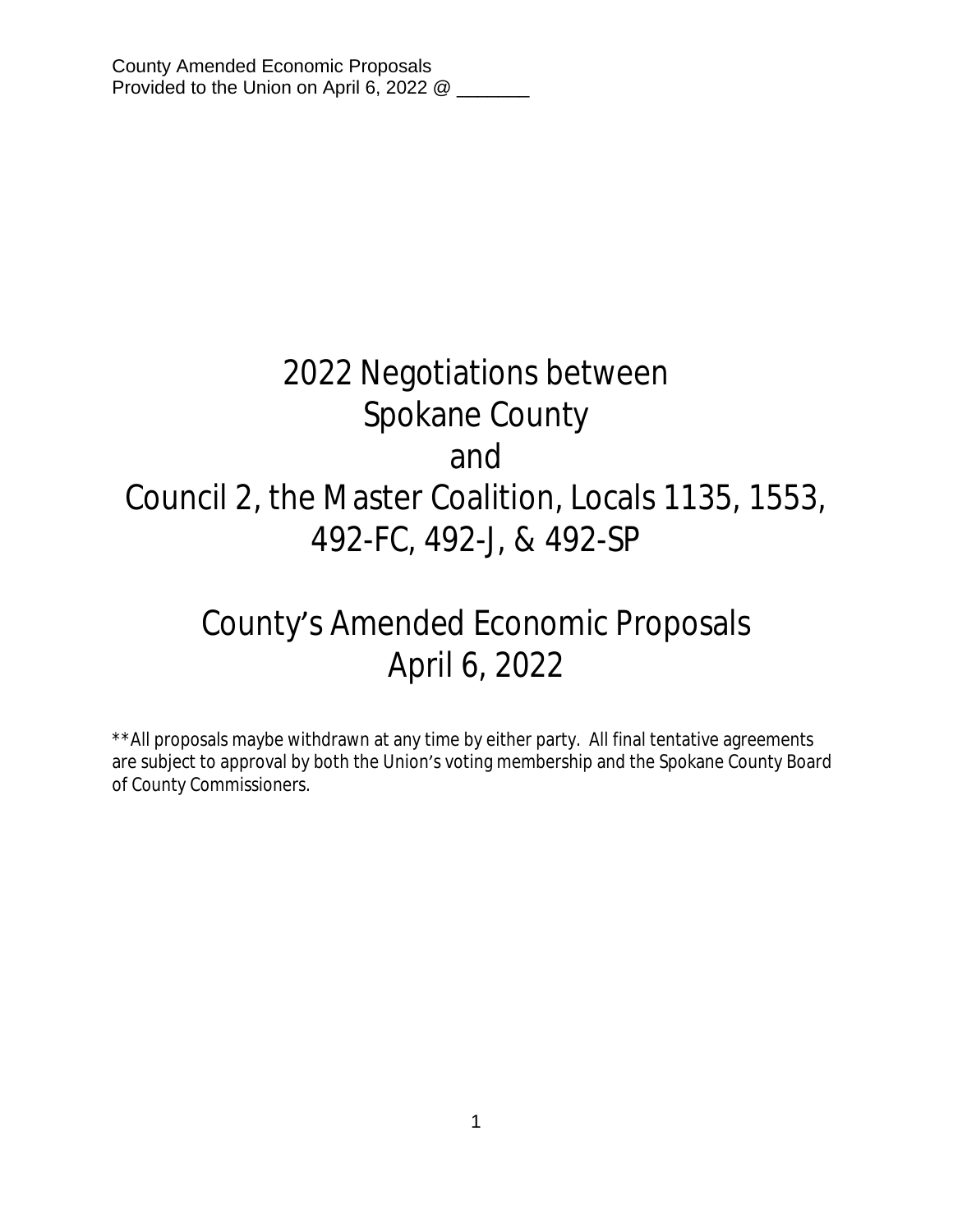# **ARTICLE 8 – HOLIDAYS\*\***

\*\**See County's What-if proposal provided to the Union on April 6, 2022*

# *\*\*This article will not apply to Local 492-SP or Local 492-FC; members of these bargaining units will need to refer to their Supplemental Agreements.*

**8.1 List:** The following days shall be recognized and observed as paid holidays:

| New Year's Day                          | (January 1st)                    |  |
|-----------------------------------------|----------------------------------|--|
| Martin Luther King Jr.'s. Birthday4     | (3rd Monday in January)          |  |
| President's Day                         | (3rd Monday in February)         |  |
| <b>Memorial Day</b>                     | (Last Monday in May)             |  |
| Independence Day                        | (4th of July)                    |  |
| Labor Day                               | (1st Monday in September)        |  |
| Veteran's Day                           | (November 11)                    |  |
| <b>Thanksgiving Day</b>                 | (4th Thursday in November)       |  |
| Day after Thanksgiving                  | (4th Friday in November) (Friday |  |
| immediately following Thanksgiving Day) |                                  |  |
| Christmas Day                           | (December 25)                    |  |
| One (1) Floating Holiday2               |                                  |  |

- <sup>1.</sup> Local 1135 will observe Martin Luther King's Birthday as described in their Supplemental
- <sup>2.</sup> Local 1135 will observe Floating Holiday(s) as described in their Supplemental
- **8.2** Any other day so designated as a one (1) time holiday by the Governor of the State of Washington or the President of the United States shall be recognized and observed as a one (1) time event. Should an additional perpetual **federal** holiday be declared the parties agree to meet and negotiate the impact of the holiday on the bargaining unit. If an employee is requested to work on the one-time, non-recurring holiday, they will receive 7.5 or 8 hours of pay at the employee's regular rate **for all hours worked** plus paid time off at a later date for all hours actually worked on the one-time, non-recurring holiday.
- **8.3 Eligibility and Pay:** Employees shall be eligible for holiday pay under the following conditions:
	- 8.3.1 The employee would have been scheduled to work on such a day if it had not been observed as a holiday unless the employee is on layoff.
	- 8.3.2 The employee worked his/her last scheduled day prior to, and the first scheduled day after the holiday unless he/she is excused by the Employer or he/she is absent for any authorized paid leave.
	- 8.3.3 If a holiday is observed on an employee's scheduled day off**,** or during his/her vacation or on paid sick leave, at the employee's option **upon mutual agreement between the employee and employer,** he/she shall be paid for the un-worked holiday, or be given the preceding or following work day off.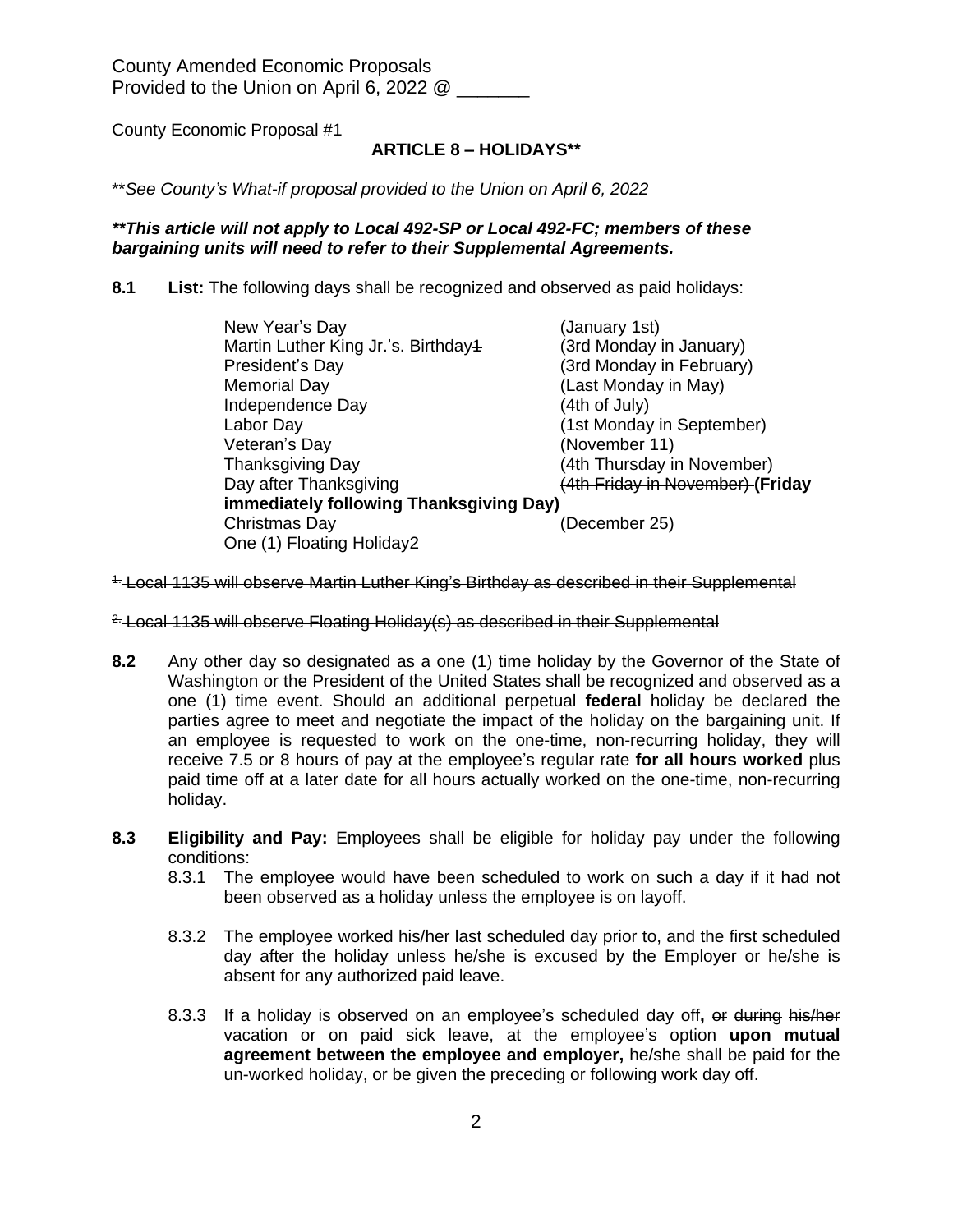- 8.3.4 Eligible employees who perform no work on a holiday shall be paid their current hourly rate of pay times the number of hours in their regular workday.
- 8.3.5 Whenever a holiday shall fall on a Saturday, the preceding Friday shall be observed as the holiday. Whenever a holiday shall fall on a Sunday, the succeeding Monday shall be observed as the holiday. If a holiday falls on a Saturday or Sunday and is the employee's regularly scheduled workday, the holiday shall be observed the day upon which said holiday falls.
- 8.3.6 If an employee works on any of the holidays listed above, he/she shall be paid the following premium rate in addition to his/her holiday pay.
	- 8.3.6.1 One and one/half (1½) times his/her regular rate of pay for all hours within his/her regular workday.
	- 8.4.6.2 Two (2) times his/her regular rate of pay for all hours in excess of his/her regular workday.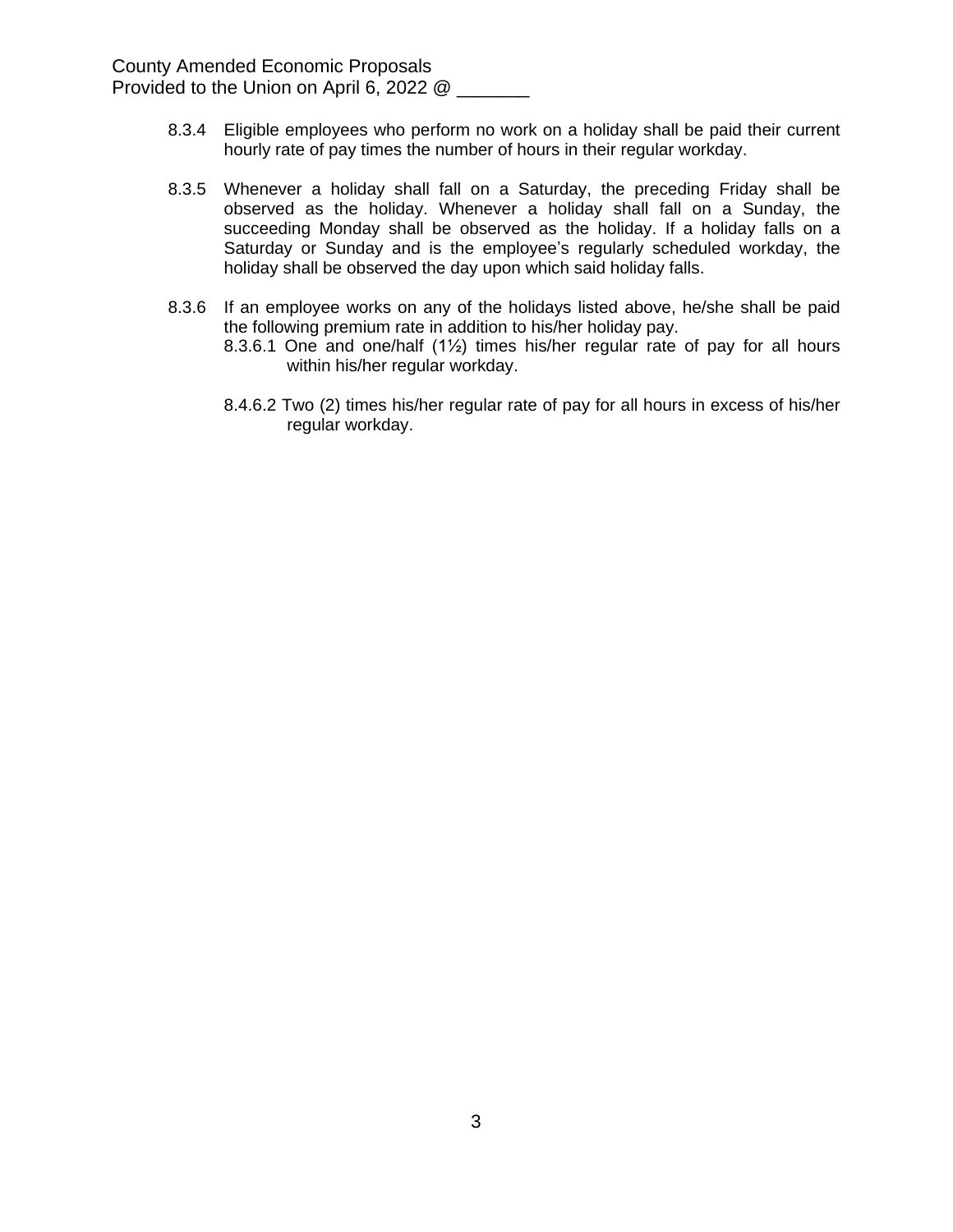# **ARTICLE 11 - INSURANCE BENEFITS**

#### **11.1 Medical Insurance**

11.1.1 **The Employer agrees to provide at least two (2) medical plans of which there will be a minimum of one Preferred Provider Plans (PPO) plan and a Health Maintenance Organization (HMO) plan.** Medical/Dental - The Employer agrees to provide two (2) medical and two (2) dental plans; the Spokane County Self Insured Preferred Provider Plans (PPO – Premera and Delta Dental of Washington) and a Health Maintenance Organization (HMO – Kaiser Permanente and Willamette dental).

The Employer's and Employees' premium share towards PPO or HMO Medical, Dental and vision plan will be based on the following percentages of the total cost of the coverage:

| Employee                     | 5%  |
|------------------------------|-----|
| Employee& Child(ren)         | 10% |
| <b>Employee &amp; Spouse</b> | 10% |
| <b>Full Family</b>           | 10% |

- 11.1.2 Employee's monthly premium sharing costs will be set up to be paid with pre-tax dollars, the employee's monthly premium will be split over the two pay periods in the month.
- 11.1.3 No provision for retiree medical plan.
- 11.1.4 No double coverage for employees of Spokane County.
- **11.1.5 The employer agrees that for the term of this agreement, the out-ofpocket maximums for the PPO & HMO plans will be as follows:**
	- **• HMO \$1,000 Individual/\$3,000 Family**
	- **• PPO \$2,000 Individual/\$6,000 – Family**
- 11.1.5 The major elements of the medical plans effective January 1, 2018 shall be as follows:

| (HMO) Kaiser Permanente   | (PPO) Self-Insured Plan   |
|---------------------------|---------------------------|
|                           |                           |
| \$200 Deductible          | \$500 Deductible          |
|                           |                           |
| 90% Coinsurance           | 80/60% Coinsurance        |
|                           |                           |
| \$30 Office Visit Co-pay  | \$30 Office Visit Co-pay  |
|                           |                           |
| \$1,000 Coinsurance max + | \$2,000 Coinsurance max + |
| <b>Deductible</b>         | <b>Deductible</b>         |
|                           |                           |
| \$15/\$30/50 RX Retail    | \$15/\$30/\$50 RX Retail  |
| 2 x RX Mail Order         | 2.5 x RX Mail Order       |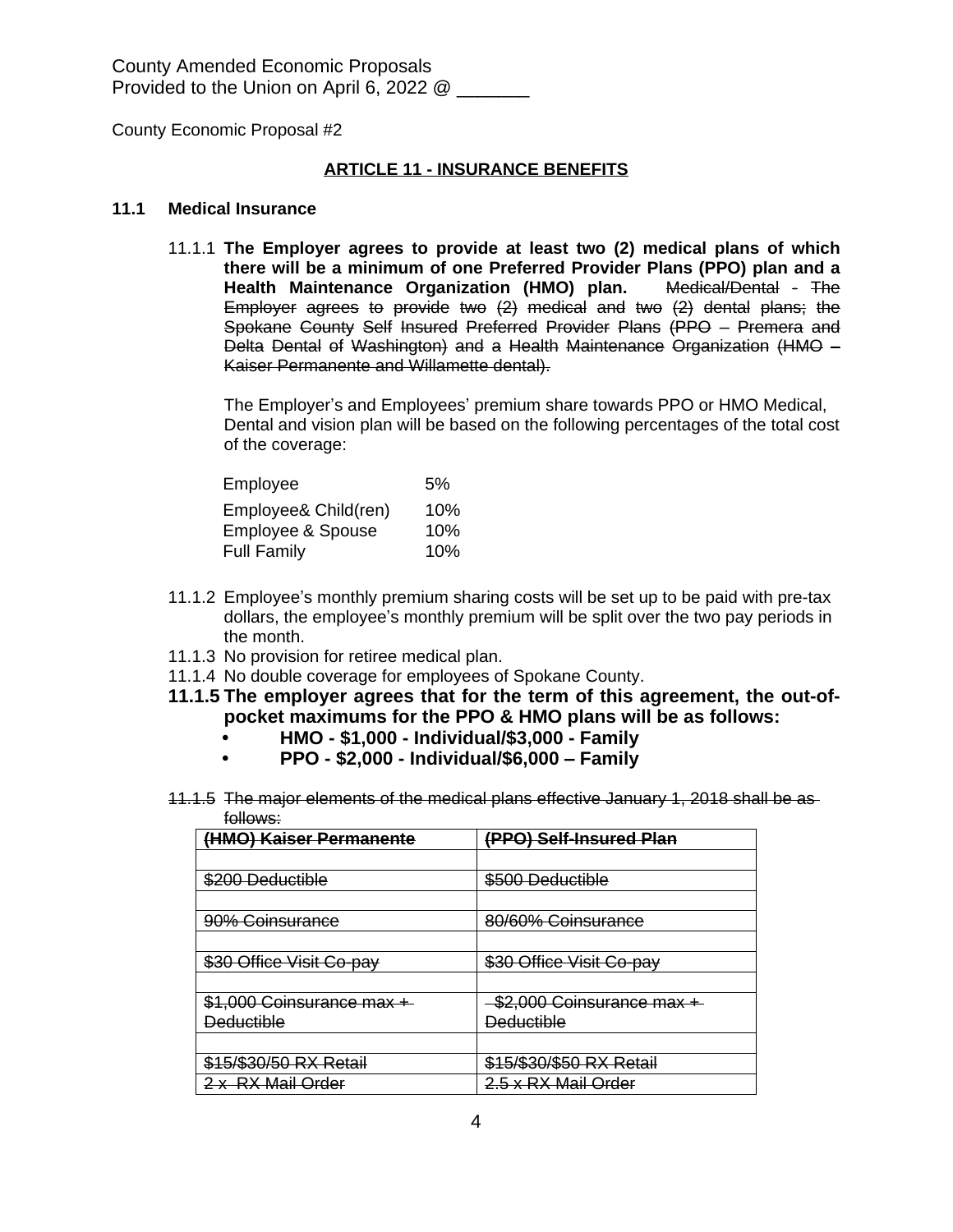| <b>Mandatory Generics</b> | <b>Mandatory Generics</b>   |
|---------------------------|-----------------------------|
| \$150 ER Co-pay           | \$150 ER Co-pay             |
|                           |                             |
| \$150 Vision Hardware     | Covered in Full Up to \$300 |
| Every 24 months           | Calendar Year Maximum       |

- 11.1.6 In the event that the premium for the plan selected by the employee for the employee and dependents, if any, is less than the Employer's maximum contribution, the difference shall remain in the designated self-insured medical fund.
- 11.1.7 The Employer further agrees that the level of coverage provided by the PPO and the HMO shall not be reduced during the term of this Agreement even in the event the carrier of said coverage is changed.

#### **11.2 Dental Insurance:**

- 11.2.1 **The Employer agrees to provide at least two (2) dental plans of which there will be a minimum of one Preferred Provider Plans (PPO) plan and a Dental Maintenance Organization (HMO) plan.** The Employer agrees to provide two (2) dental plans; the Spokane County Self Insured Preferred Provider Plan (PPO), Delta Dental of Washington and the Dental Maintenance Organization (DMO), Willamette Dental
- 11.2.2 In the event that the premium selected by the employee for the employee and dependents, if any, is less that the Employer's maximum contribution, the difference shall remain in the designated dental fund.
- 11.2.3 The Employer further agrees that the level of coverage provided by Spokane County Dental administered by Delta Dental of Washington shall not be reduced during the term of this agreement even in the event that the carrier of said coverage is changed.

#### **11.3 Eligibility:**

- 11.3.1 For all new employees, medical and dental eligibility will begin the first day of the month following completion of 90 days of employment.
- 11.3.2 Employees separating from service between the 1st and 15th of the month shall retain their coverage through the end of the month. Those Employees separating between the 16th and the end of the month shall retain their coverage through the end of the following month.
- 11.3.3 No double coverage regarding medical and dental benefits for Spokane County employees.
- 11.3.4 Seasonal employees and rehires from layoff who are rehired between the  $1<sup>st</sup>$  and 15<sup>th</sup> of the month, will be provided medical and dental benefit coverage effective on the 1<sup>st</sup> of the month following the date of rehire. If rehired between 16<sup>th</sup> and the end of the month, medical and dental benefit coverage will become effective on the 1<sup>st</sup> of the month following one month of continued employment. If a Seasonal employee is not rehired immediately following the off season (takes a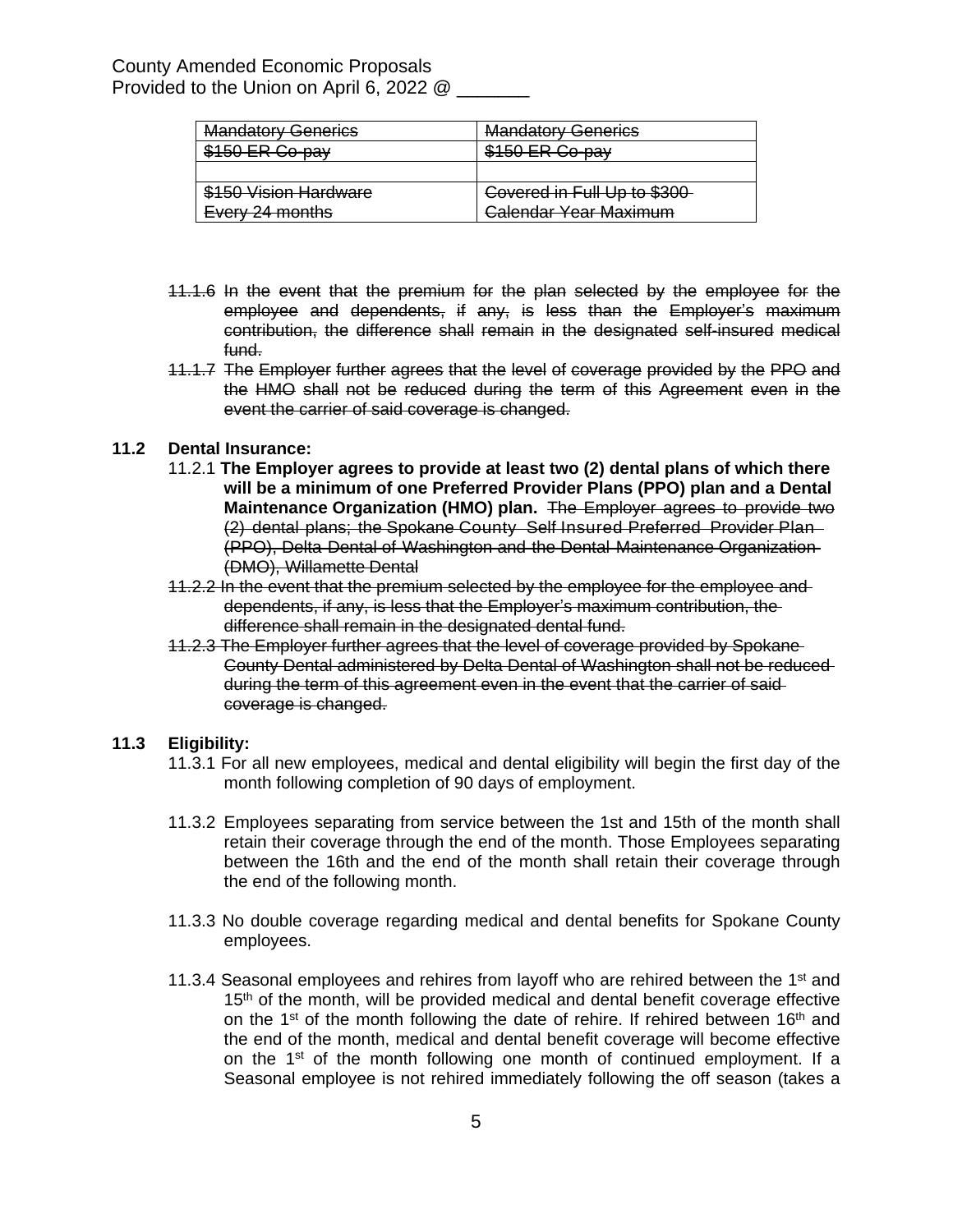working season off) or if rehire from layoff is no longer eligible to be on the layoff list, these rehires must comply with 11.3.1.

11.3.5 Members who divorce their spouse or terminate Domestic Partnership must notify the employer within thirty (30) days of the date of the divorce/termination or may be subject to discipline under the terms of their respective CBAs

# **11.4 Life Insurance:**

The Employer agrees to provide and pay the full premiums for a \$25,000 Employee Life Insurance Policy effective April 1, 2018. Supplemental life insurance is available at the employee's option and eligibility. The expense of the supplemental insurance is that of the employee.

# **11.5 Insurance Extension:**

Any employee eligible for sick leave and annual leave benefits, who is unable to resume the duties of his/her employment by the County because of proven illness or injury, shall, for a period of six (6) months after exhaustion of leave and annual leave benefits, continue to be provided the County contribution toward group insurance benefits.

# **11.6 Unpaid Leave of Absence/Impact on Benefits:**

- 11.6.1 Employees must be in a paid status for more than one-half (1/2) of their scheduled workdays during the month to earn credit for paid leave time, benefits based on length of service, or premiums paid into a group insurance program.
- 11.6.2 Employees on an unpaid leave of absence will be allowed to continue their insurance benefits up to six (6) months by personally paying all premiums in accordance with procedures established by the County Auditor.
- 11.6.3 The provisions of the paragraph above shall not apply to employees on an unpaid leave of absence due to a compensable industrial accident.
- **11.7 Affordable Care Act Taxes**: The Parties agree to avoid health care benefits from being taxed (Cadillac Tax), assessed a fee or penalized by any State or Federal mandate regarding health care plans. The Parties agree that if the health care plans are projected, by a third party consultant (insurance brokers), to be subjected to the Cadillac Tax, the County has the option of unilaterally eliminating the Flexible Spending Account (FSA) or unbundling Vision from the health care plans as measures to avoid the Cadillac Tax, fees or penalties.

If the Parties health care plans are projected, by a third-party consultant (insurance brokers), to be subjected to the Cadillac Tax, fees or penalties and plan design changes are necessary to avoid the Cadillac Tax, fees or penalties, Article 11.1 Medical/Dental will automatically open for negotiations.

A Health Care Committee (one member from each local) will negotiate changes to the health care plans to avoid any assessment (tax, fee or penalty) between June - August of the year prior to the assessment being imposed.

# **11.8 Paid Family & Medical Leave: Employees covered under this agreement will pay the appropriate portion of the premium for coverage under this leave act. The**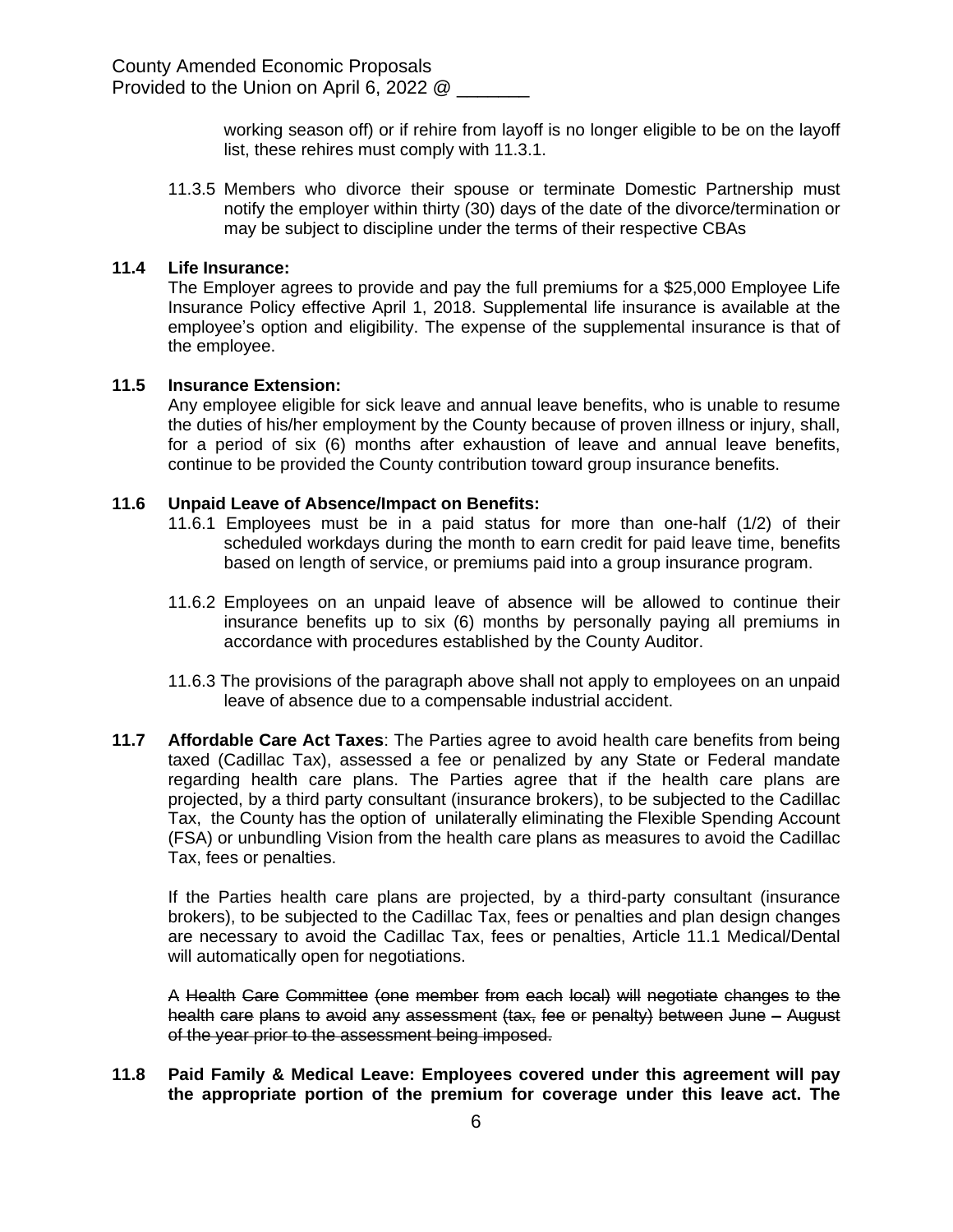**premium is 0.6% of gross monthly wages with approximately 73% paid by the employee and 27% paid by the employer** (**this rate is determined and subject to change by the State**)**.**

**11.9 WA CARES Fund – Long Term Care (LTC) Coverage: Beginning July 1, 2023, Spokane County is required to deduct a new employee paid premium of \$0.58 per \$100 of earnings (this rate is determined and subject to change by the State) to fund the Long Term Securities and Support Trust act through the WA CARES fund. Employees were offered an opt-out of the program by providing verification of an approved long-term care policy and/or they meet one of the program exemptions. Employees must provide their exemption letter to the Human Resources department to be excluded from paying this premium. New employees/bargaining unit members are required to provide an exemption letter to Human Resources to opt out of this LTC program.**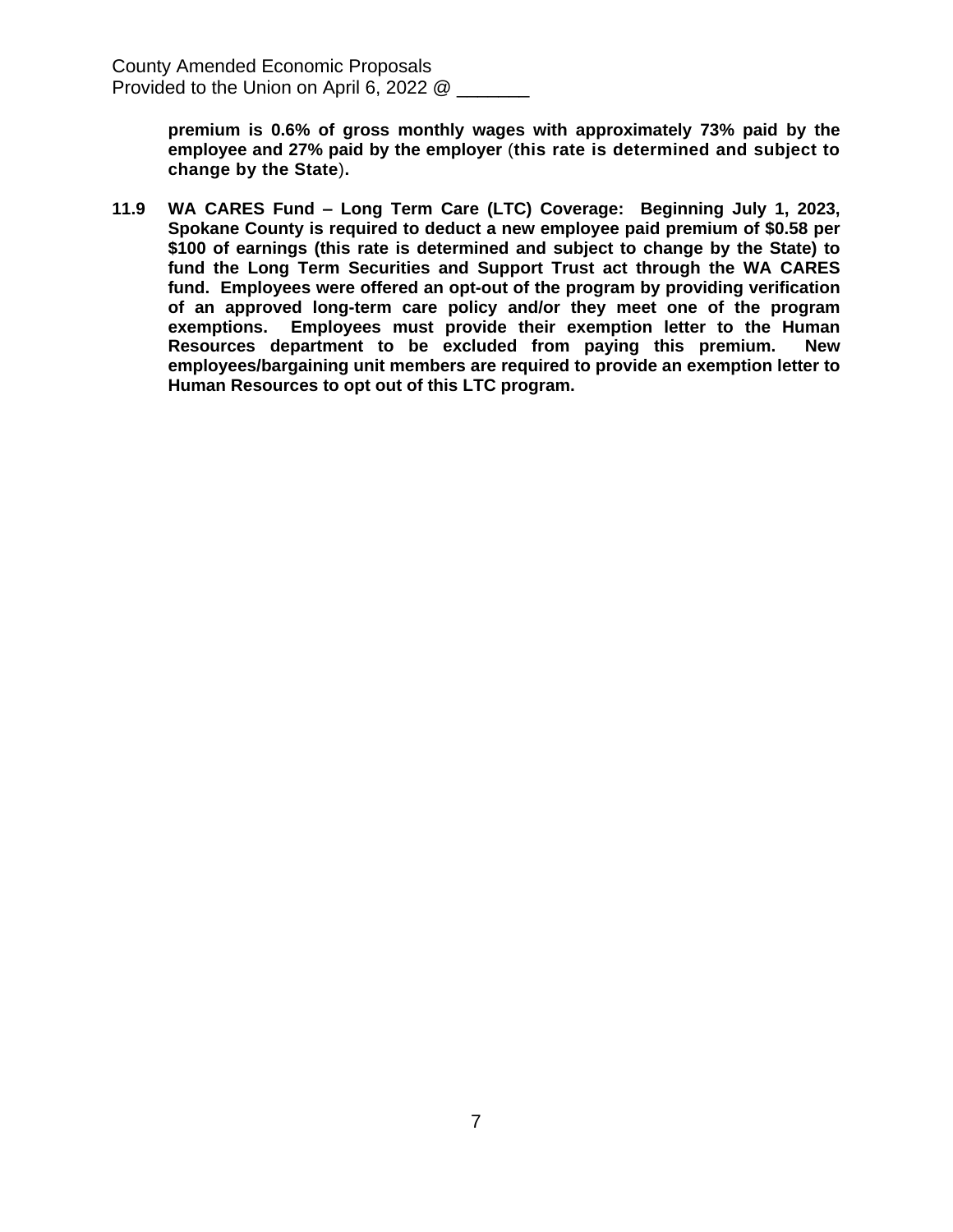County Economic Proposal #3

# **ARTICLE 15 – WAGES**

#### **15.1 Compensation:**

- 15.1.1 Employees will be paid in accordance with the applicable wage appendices attached to this Master Agreement as Appendixes 1-4.
- **Effective the first full pay period following ratification and the Board of County Commissioners approving the agreement, all employees will be placed on the new wage scale for their classification at the step closest to their current base hourly rate, without taking a pay decrease. In addition, all scales will increase by 2.00% 1.00% percent on the same date.**
- **Effective either January 1, 2023 or the first full pay period following January 1, 2023 (if normal pay has been implemented), the wage scales will be increased by 1.00 1.50%.**
- **Effective either January 1, 2024 or the first full pay period following January 1, 2024 (if normal pay has been implemented), the wage scales will be increased by 1.00 1.50%.**
- 2% COLA will be effective January1, 2018
- 2% COLA will be effective January 1, 2019
- 2% COLA will be effective January 1, 2020
- **15.2 New Position:** When any position not listed on the Wage Schedule is established, which the parties have mutually agreed will be covered by the Collective Bargaining Agreement, or the PERC has determined is a bargaining unit position, the County may designate a job classification and pay rate for the position, and will notify the Union in writing of the newly created position. Upon notification the Union shall have thirty (30) days to negotiate a change in classification and/or rate. In the event the Union still does not agree that the classification and/or rate is proper, the Union shall have the right to submit the issue as a grievance at Step 3 of the Grievance Procedure.

#### **15.3 Classification and Reclassification:** See Appendix #6.

**15.4 Pay Period:** The salaries and wages of employees shall be paid semi-monthly.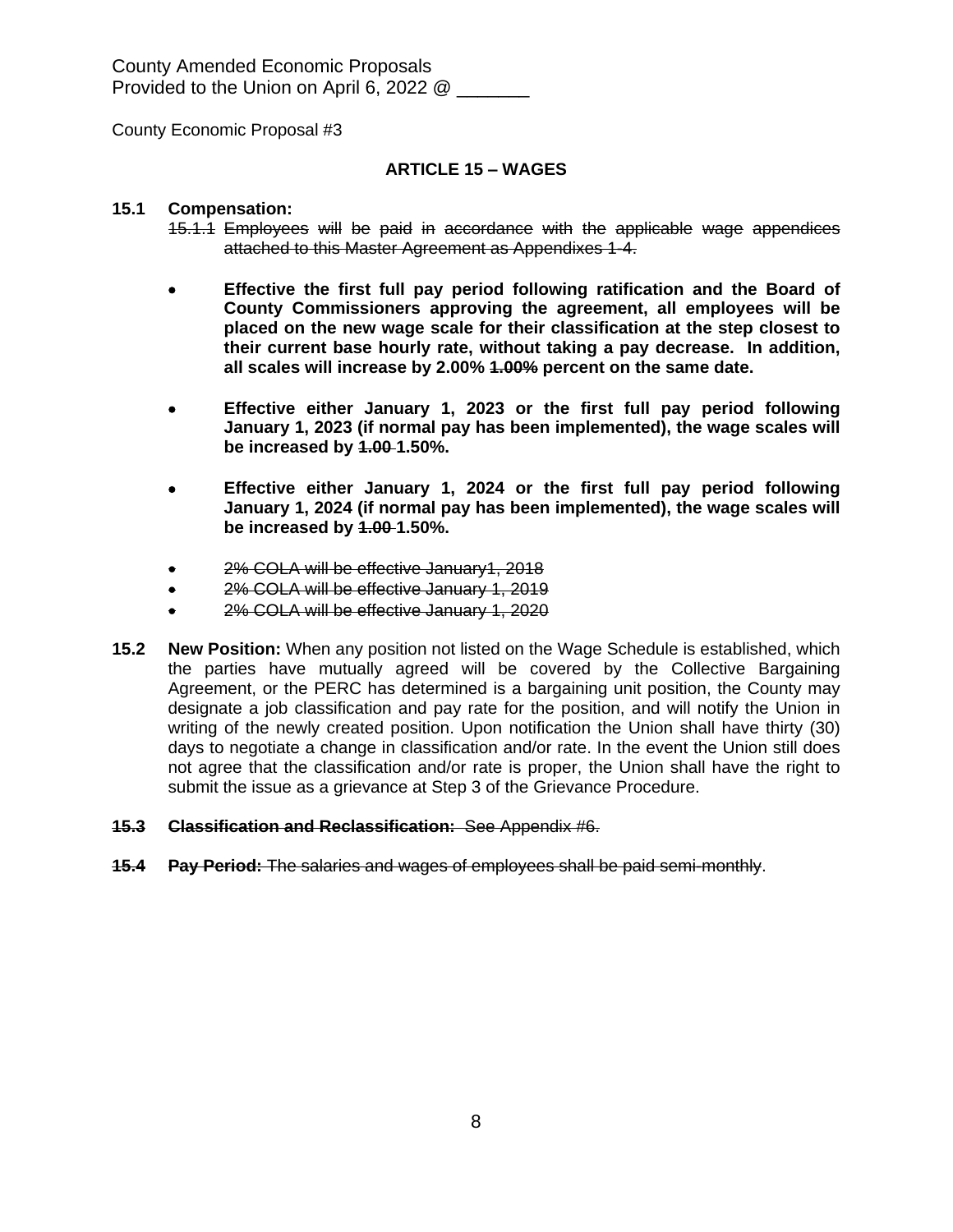County Economic Proposal #4

# **ARTICLE 15 – SHIFT DIFFERENTIAL**

- **\*\****The County is withdrawing this proposal*
- **15.5 Shift Differential:** See Supplemental Agreements

**In addition to the established wage rates, the employer shall pay an hourly premium for all hours worked as follows:**

- **A. Afternoon Shift (2:00P – 10:00P) \$0.50/hr**
- **B. Night Shift (10:00P – 6:00A) \$0.60/hr**

**If an employee's regularly scheduled shift crosses over, the employee will be paid the differential for the shift where a majority of their hours fall.**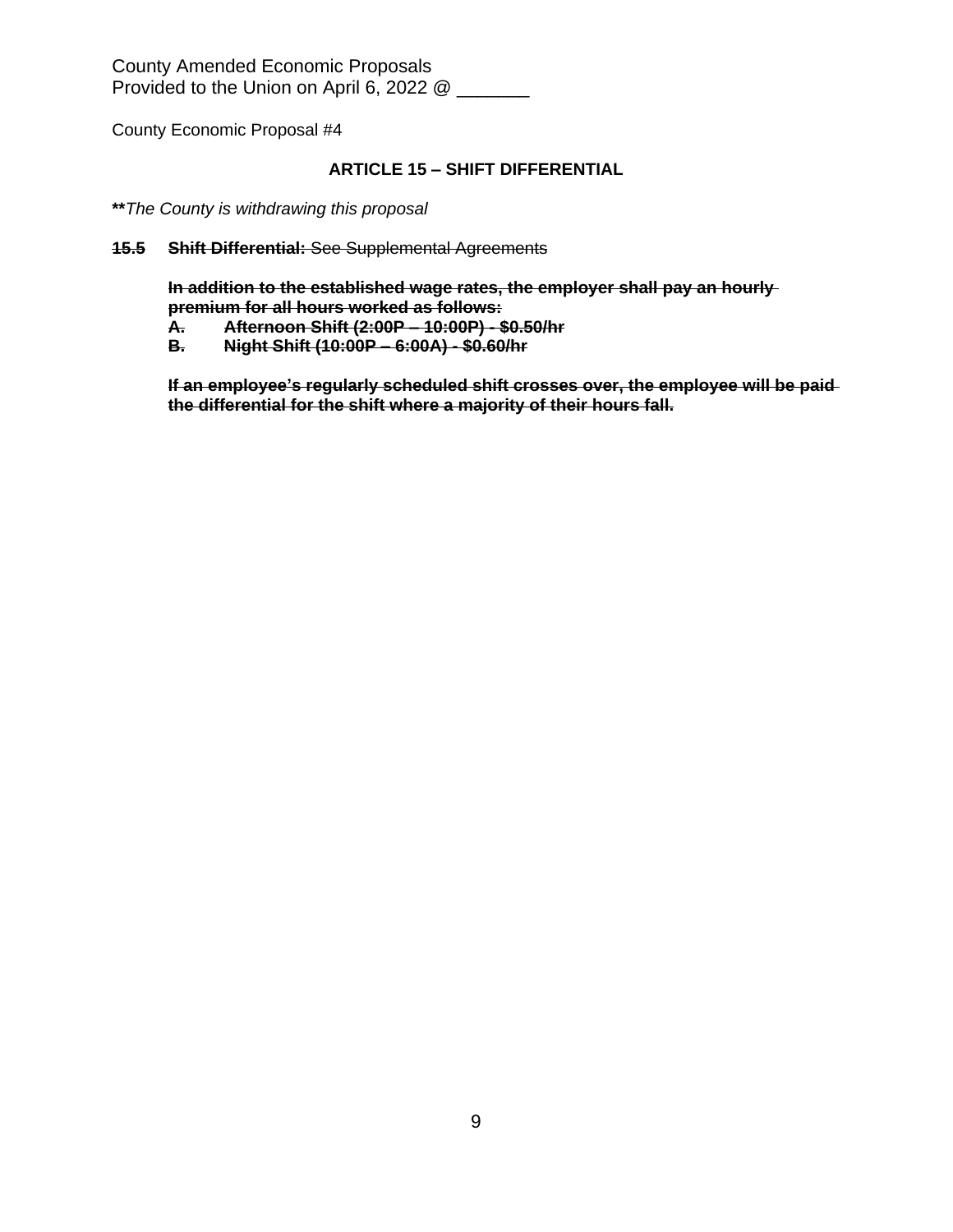County Economic Proposal #6

#### **ARTICLE 15 – OVERTIME**

#### **15.7 Overtime:**

**All employees who meet FLSA standards** *and* **the State of Washington required salary threshold will be defined as overtime exempt and will not be eligible to earn overtime. All other employees who do not meet either of these definitions, will be eligible to earn overtime as outlined below:**

- 15.7.1 All overtime worked must be authorized and approved.
- 15.7.2 Time and one-half  $(1/2)$  the employee's regular rate of pay shall be paid for work under any of the following conditions but compensation shall not be paid twice for the same hours.
- 15.7.3 All worked performed in excess of seven and one-half (7½) or eight (8) hours in any work day;
- 15.7.4 All worked performed in excess of thirty-seven and one-half (37½) or forty (40) hours in any work week**; Juvenile Correction Officers please refer to the Local 492-J Supplemental Agreement for Overtime Eligibility.**
- 15.7.5 All work performed on any of the paid holidays set forth in Article #8, Section 8.1.
- 15.7.6 All worked performed before or after any scheduled work shifts at the request of the Employers.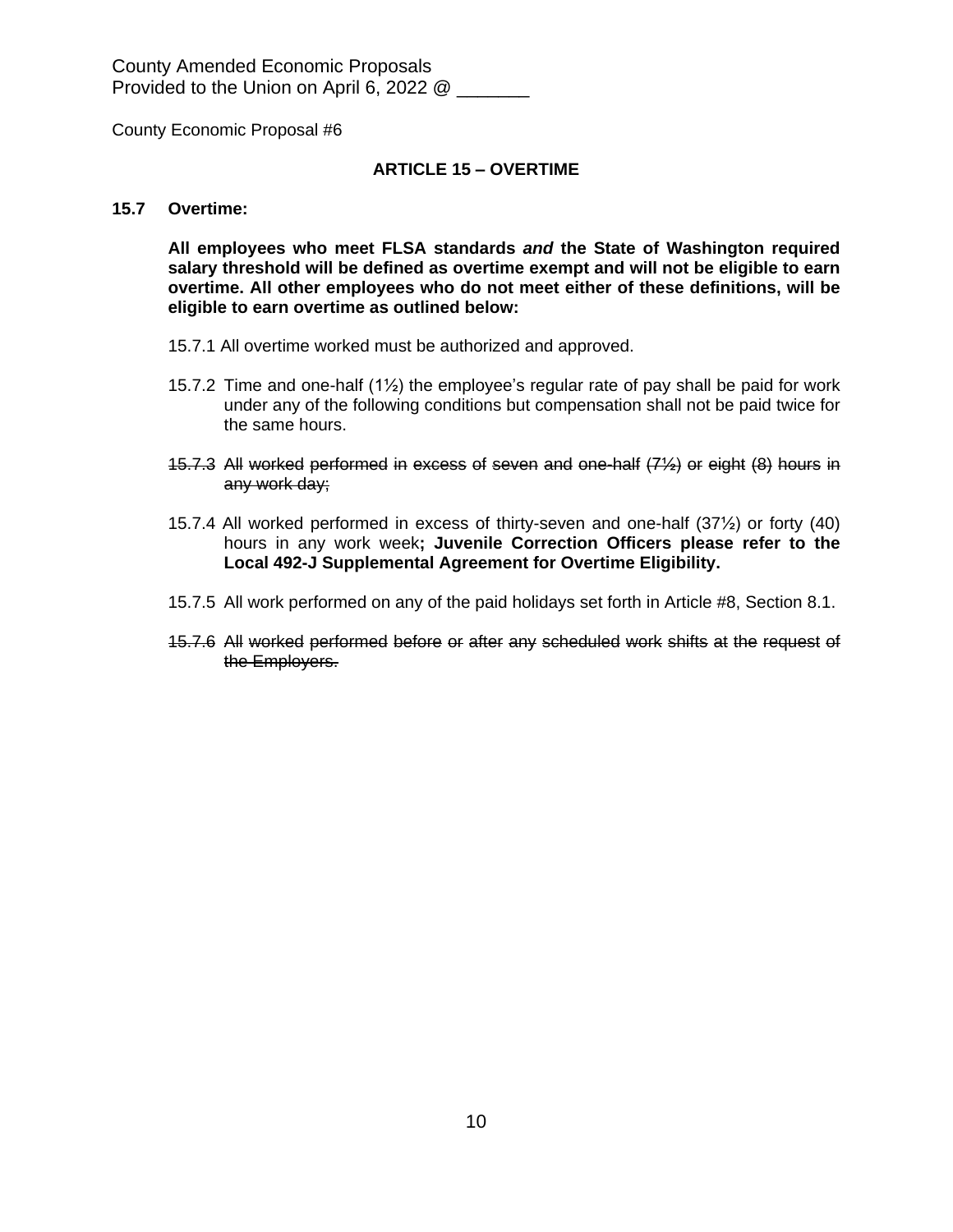County Economic Proposal #7

#### **ARTICLE 15 – COMP TIME**

#### **15.8 Comp Time:**

- **15.8.1 Upon mutual agreement between the employee & the employee's Elected Official/Department Head or designee, overtime work may be compensated by compensatory time off at time and one half (1 and ½). Compensatory time off shall be used within twelve (12) months of the time it was earned. If compensatory time off has not been taken within twelve (12) months, it shall be paid at the employee's current hourly rate of pay.**
- **15.8.2 Once an employee has accrued at least 7.5 hours fifteen (15) minutes of compensatory time, they may use their accrued compensatory time at a time(s) that are mutually agreeable between the employer and the employee. Comp time must be used in at least fifteen (15) minute increments Failure on the part of the employer and the employee to agree on when the compensatory time may be taken shall not be grievable.**
- **15.8.3 No employee shall have more than eighty (80) hours of accrued compensatory time at any given time. Once an employee has eighty (80) hours of compensatory time accrued, they will no longer be able to accrue any additional compensatory time until they have less than eighty (80) hours of accrued time.**
- **15.8.4 All accrued compensatory time shall be paid out at the employee's hourly rate of pay at the time of separation.**
- **15.8.5 Employees may request compensation up to forty (40) hours of accrued comp time once per year or twice per year, with each request being up to twenty (20) hours. The final request must happen prior to December 1 of each calendar year.**
- 15.8.1 See supplementals.
- 15.8.2 The department shall post cumulative comp time earned monthly.
- 15.8.3 The above provisions shall apply unless addressed in individual supplements.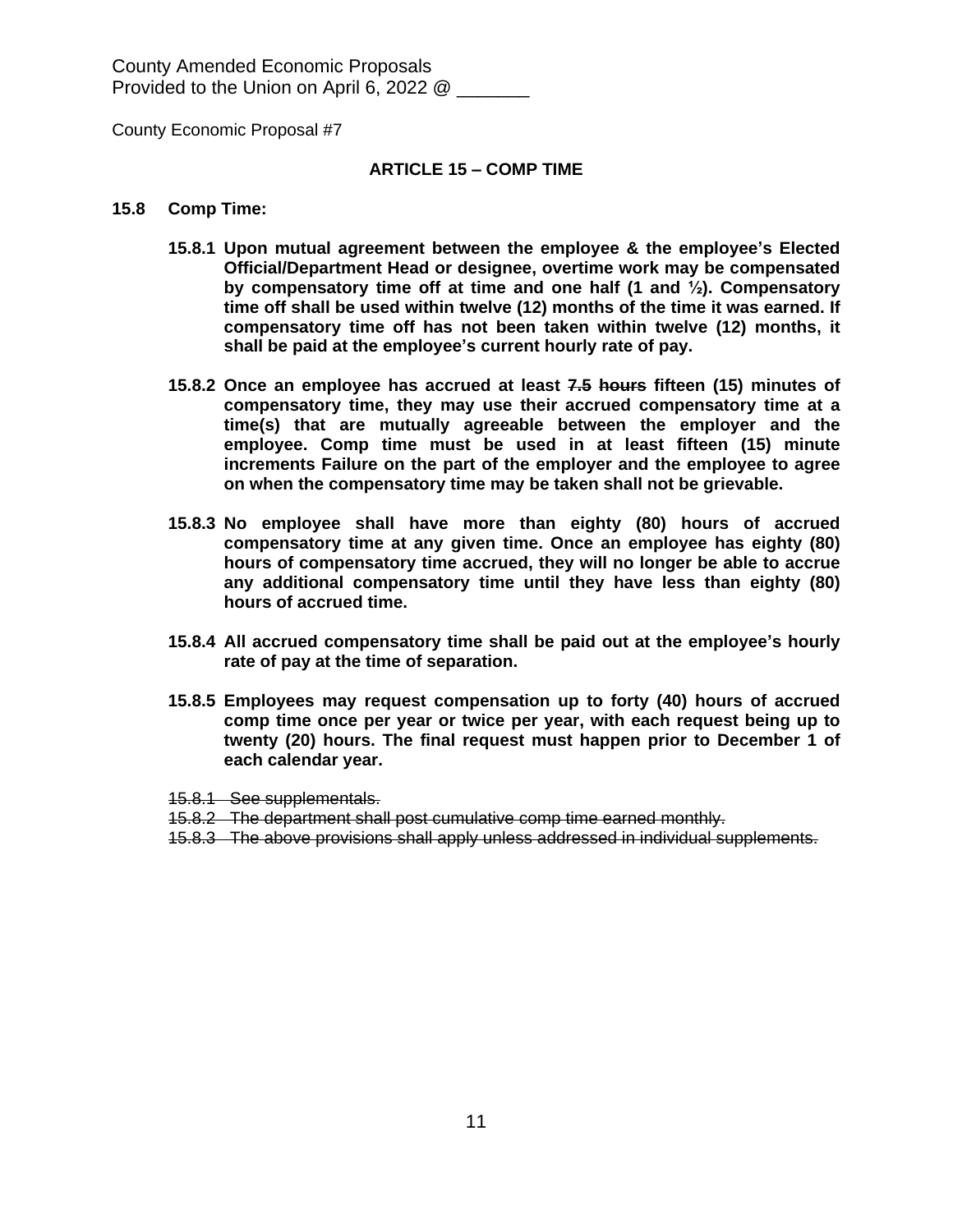# **ARTICLE 15 – LONGEVITY**

\*\**See County's What-if proposal provided to the Union on April 6, 2022*

**15.9 Longevity:** Supplemental Agreements will be superseded by this section with the understanding that the service enhancement pay contained in the Appendix A of the 2010-2012 492 RFC Supplemental Agreement (Detention Cooks have been accreted into 1553) will be in addition to the below longevity increases.

A monthly longevity bonus will be paid an employee, in addition to employees regular rate of pay, if the employee has continuous service from the time of appointment to regular full time employment. Payments will be calculated as follows:

| <b>Continuous Service</b> | <b>Monthly Amount</b> |
|---------------------------|-----------------------|
| Over 7 years              | \$40.00               |
| Over 10 years             | \$75.00               |
| Over 15 years             | \$100.00              |
| Over 20 years             | \$150.00              |
| Over 25 years             | \$200.00              |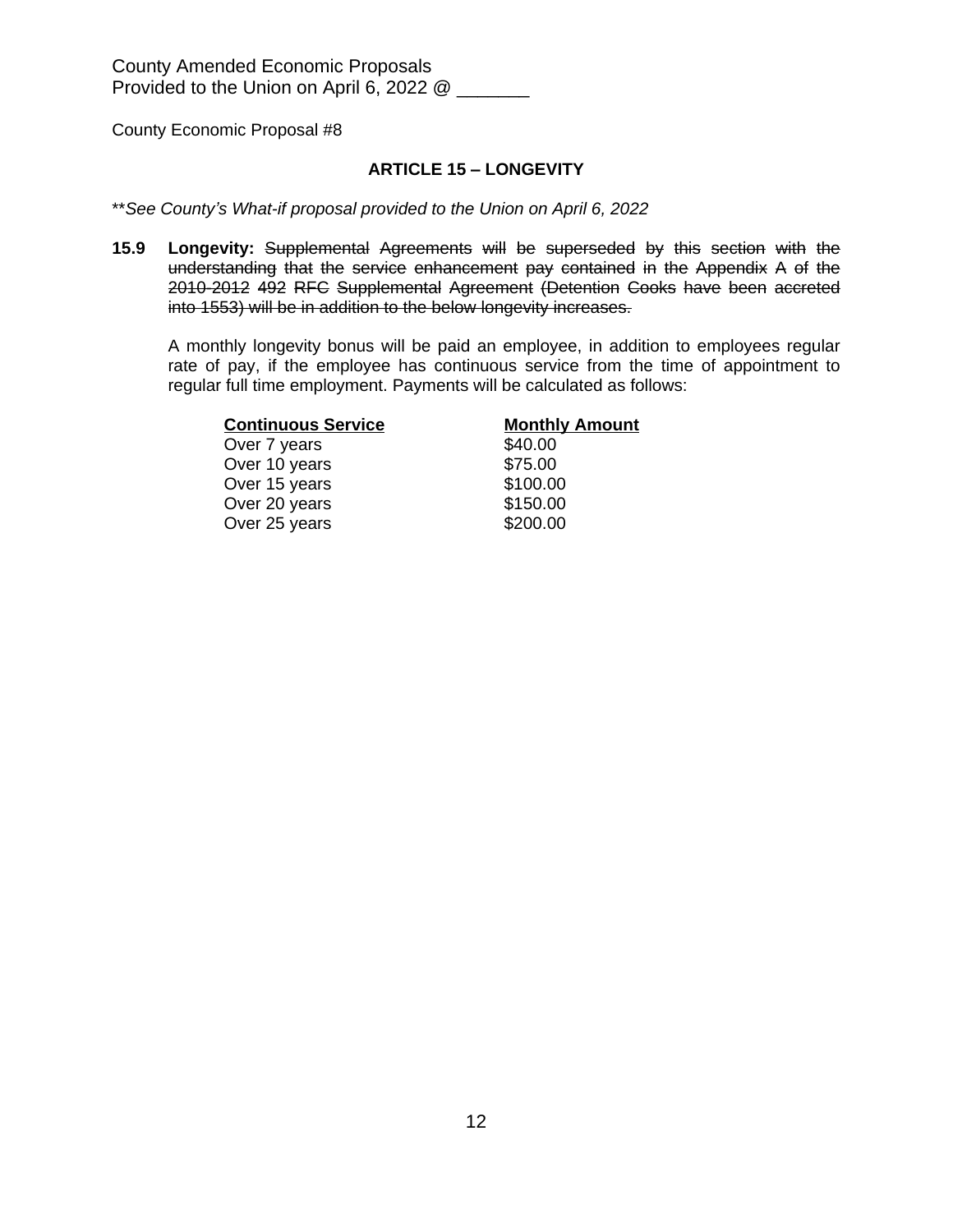#### **ARTICLE 15 – OUT OF CLASS PAY**

#### **15.10 Out of Class Pay:** See Supplemental Agreements.

**When an employee performs work at the written request of the Elected Official/Department Head or designee for two (2) hours or more in a work day, in a classification above that in which the employee is normally classified, the employee shall be paid for such work at the rate assigned of the higher classified position at the Step that results in a minimum of a 5% increase in pay, but does not exceed the maximum pay rate of the classification.**

**Out of class pay will not be authorized in any case if there is no position in the department/division for which the out of class pay is being requested.**

**The employee must meet the minimum requirements of the higher classification in order to be assigned the out of class and essential functions of the higher job classification and be paid the out of class pay if the temporary work is out of class.**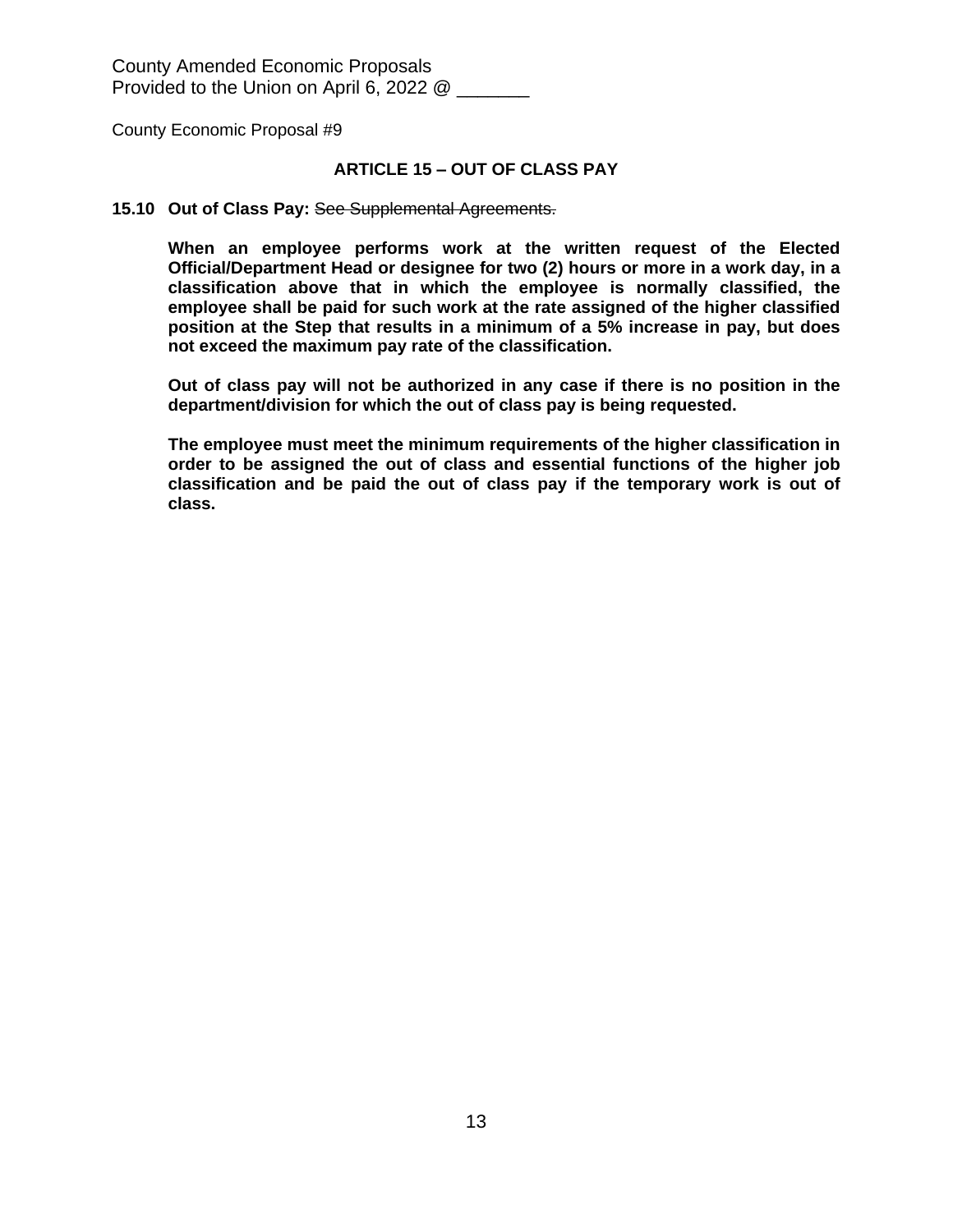County Economic Proposal #10

# **ARTICLE 15 – STEP INCREASE PROCESS & METHODS OF PAYMENT**

#### **15.11 Step Increase Process:**

**All newly hired or recently promoted employees will be eligible for a one-step, step that will become effective on the first, full pay period following six (6) months in their position. This date will become their annual step increase date. Thereafter, employees will receive a two-step, step increase effective on the first, full pay period following their annual step increase date.**

(this section will supersede Appendix 6 and supplemental agreements) Conversion of 13 **Step Pay Plan** 

- 15.11.1 Maintain status quo during 2018: step increases for both new hires and regular employees will be at 2.56%
- 15.11.2 Beginning in 2019:

13 step range will remain in place

**New hires:** first step increase after hire (at 975 hours/6 months) will always be a 2.56%; subsequent step increases will be at 5.12%

**Regular employees:** scheduled step increases will be at 5.12%

This method minimizes the potential of "leap frogging" pay rates

No employee shall suffer a loss or reduction in base pay

This results in advancing through the step system in half the current time. For newly hired employees hired at step 1, top step would be reached in 6.5 years' vs 12.5 years.

This pay step system will apply only to employees currently on the 13-step system.

#### **15.12 Methods of Salary and Wage Payment**

Two methods of payment of salary and wages will be offered. All employees hired after January 1, 2018 will be paid by Direct Deposit

- 1) Direct Deposit
	- The standard, default method of payment for salary and wages is by electronic transfer to the employee's designated financial institution. Except as provided in Section 2) below, the newly hired employee will submit the "Authorization for Automatic Payroll Deposits" form in time for the preparation of their second pay period.
	- The employee is responsible for informing the county of any changes in their designated financial institution.
	- Pay advices will be available to all employees in accordance with federal and State employment law and regulations.
- 2) Physical Checks
	- A check (warrant) will be printed and delivered (or mailed) to the employee only in the following situations:
		- The first paycheck of a new hire for a permanent position;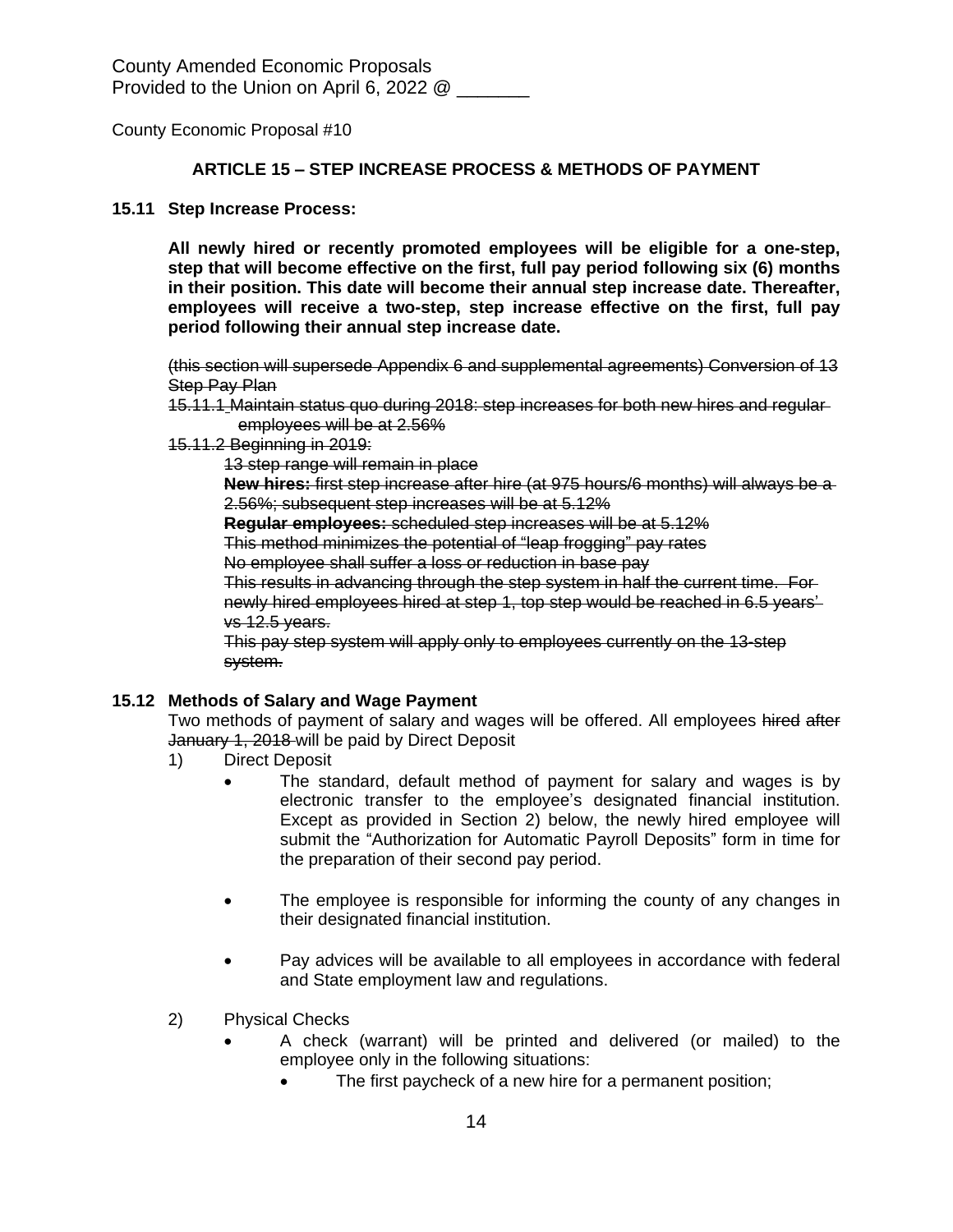- The last paycheck coinciding with or following separation from employment;
- A paycheck produced solely to correct an error; or
- A paycheck mailed to the employee only if the employee does not maintain an account at a financial institution. The employee must designate a mailing address and sign an acknowledgement that the check will be mailed using USPS on payday. The employee is responsible for informing the county of any changes in their mailing address.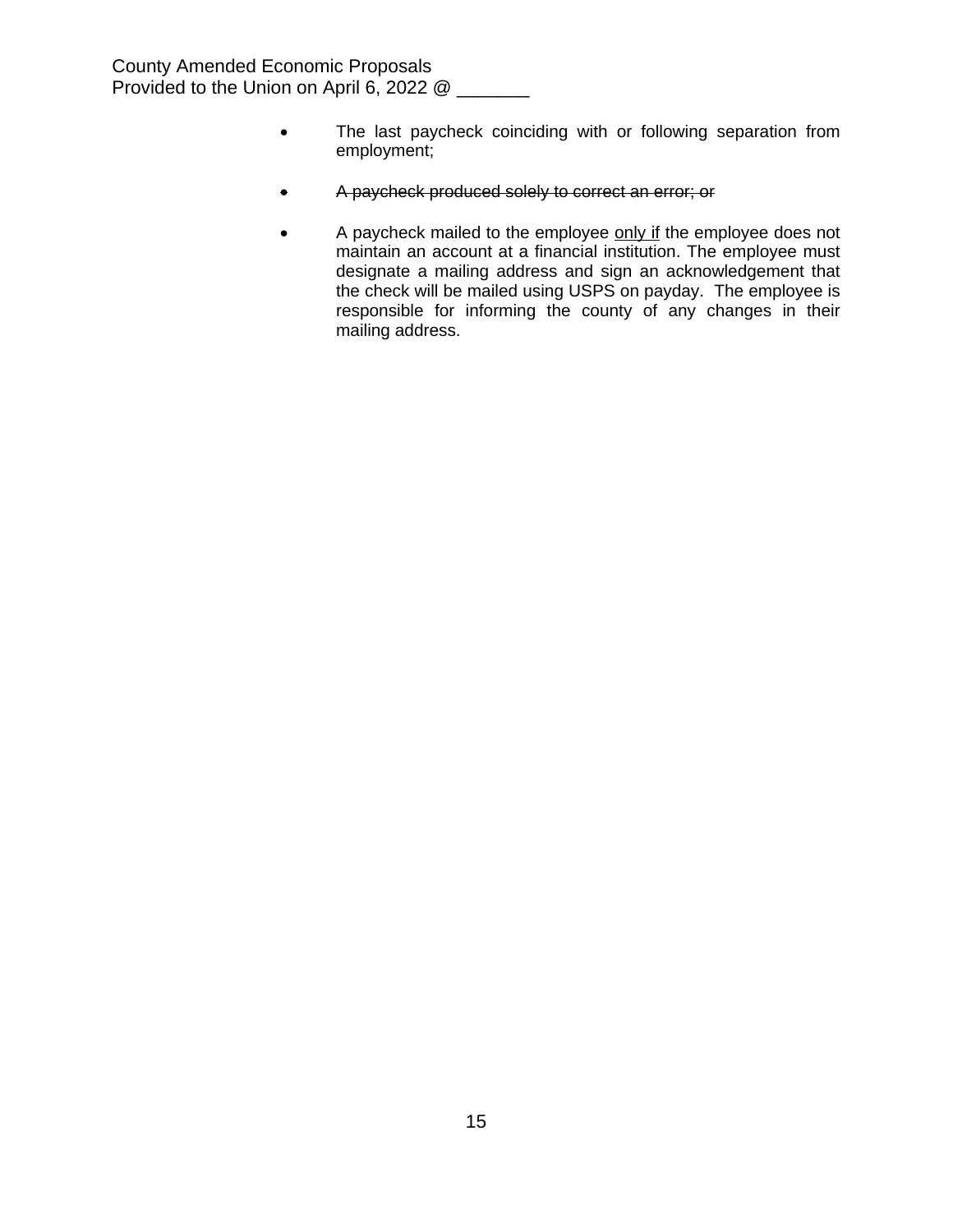County Economic Proposal #11

# **ARTICLE 15 – ADVANCE STEP PLACEMENT**

#### **NEW Advance Step Placement**

**The County may place all new employees and any current employee at the time of a promotion to a step that corresponds to their prior experience and/or level of education in accordance with the County's policy regarding advance step placement. The County's decision to offer an advance step is non-grievable.**